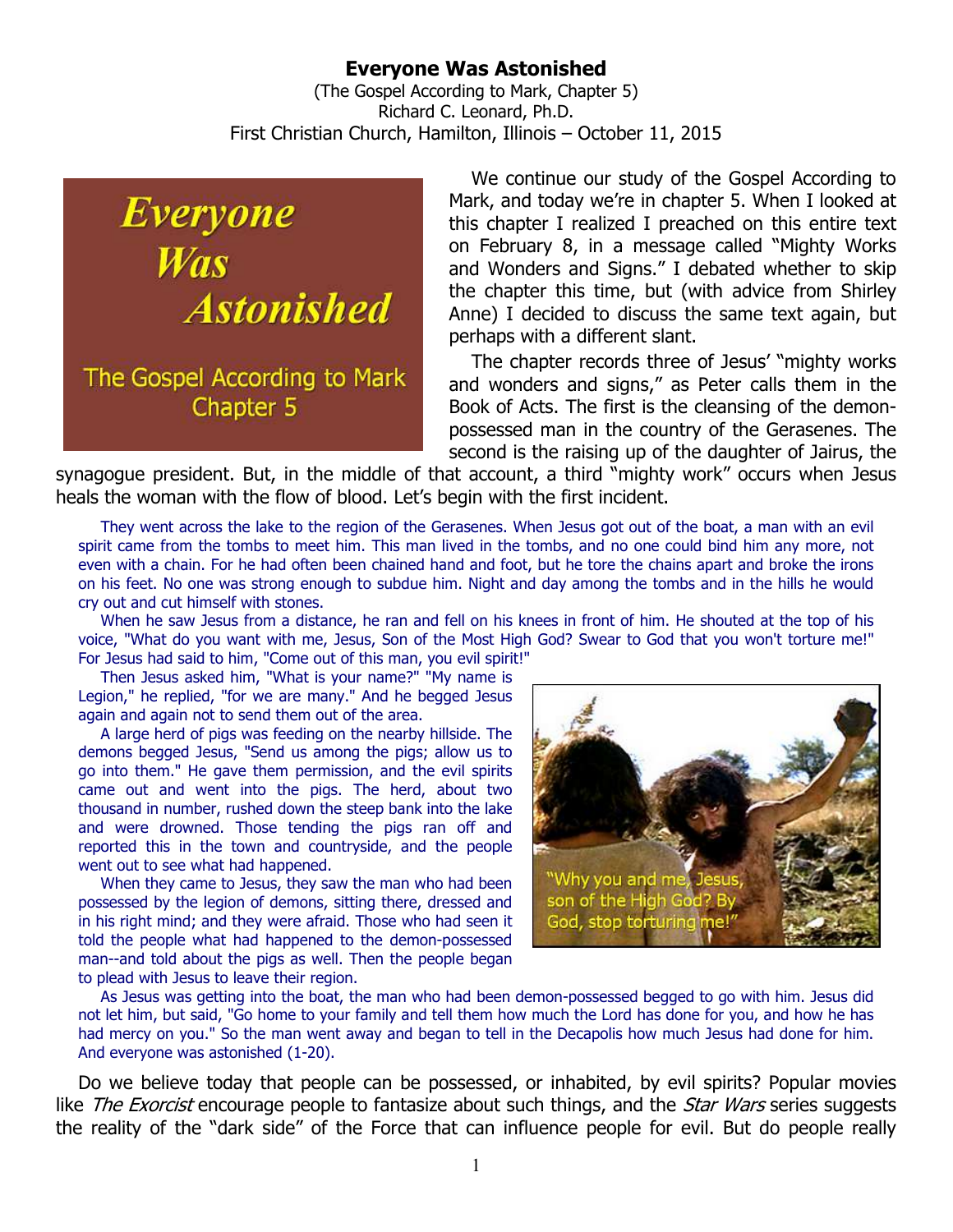believe in an evil spirit world presided over by Satan, the devil, or whatever one wants to call him? My father, who was a Methodist minister and professor, wasn't an evangelical, Bible-believing preacher. I'm sure he didn't believe in a "personal devil," although he quipped, "If there isn't a devil, somebody's certainly doing his work for him."

Since the eighteenth century the prevailing worldview of our Western civilization has been scientific materialism, which essentially says that the only things that are "real" are things that can be seen, or detected with instruments, or at least projected from mathematical equations. So people have trouble believing in the world of the non-material, about which the Bible has so much to say. They have trouble believing in God, and if that's the case how can they believe in evil spiritual forces



as well? In modern times, some Bible interpreters have even claimed that when the New Testament refers to demon possession it's really talking about psychological disorders, which specialists attempt to treat today by therapy of one kind or another. But demon possession — "that's not real," most people would say.

The ancient world also had its skeptics about the spiritual world, such as the Epicurean philosophers who held that the gods, if they existed at all, had no influence on the everyday world people actually deal with. But for most people in the ancient world the existence of the spiritual realm, including the activity of evil spirits, was a non-issue. The philosophy of

scientific materialism had not yet developed, and so it hadn't shrunken their worldview to that narrow band of phenomena that can be accessed by technology. People in the ancient world saw things in a wider perspective than people today, because our typical worldview has been drastically narrowed by the dominance of scientific materialism.

By the way, this could be changing. I get a post every day from a web site about computer technology, and recently they posted a talk by an astronomer who asserted, "our scientific approach to understanding the universe doesn't work." He adds, "We all have an image of space and time, a framework, but when we look, that space and time may have a questionable reality." This scientist doesn't know how to deal with that issue; he doesn't introduce any spiritual considerations. But I

couldn't help remembering what Scripture says: "We look not to the things that are seen but to the things that are unseen; for the things that are seen are transient, but the things that are unseen are eternal" (2 Corinthians 4:18). The shriveled-up, limited outlook that has dominated our thinking for so long may be about to give way to a wider perspective on reality.

Back, then, to the Gospel of Mark. Jesus has just stepped out of Peter's fishing boat after a voyage across the Sea of Galilee from Capernaum. Immediately (Mark's favorite word) he and the disciples encounter a man who lived in the local graveyard. Nobody could restrain him; he broke the



chains placed on him, and broke the silence of the night with his piercing cries. Today most people would call this man crazy, or insane, but the Gospels make clear that he had a different problem. He had an "unclean spirit"; he was under the control of evil spiritual forces that tormented him. So Jesus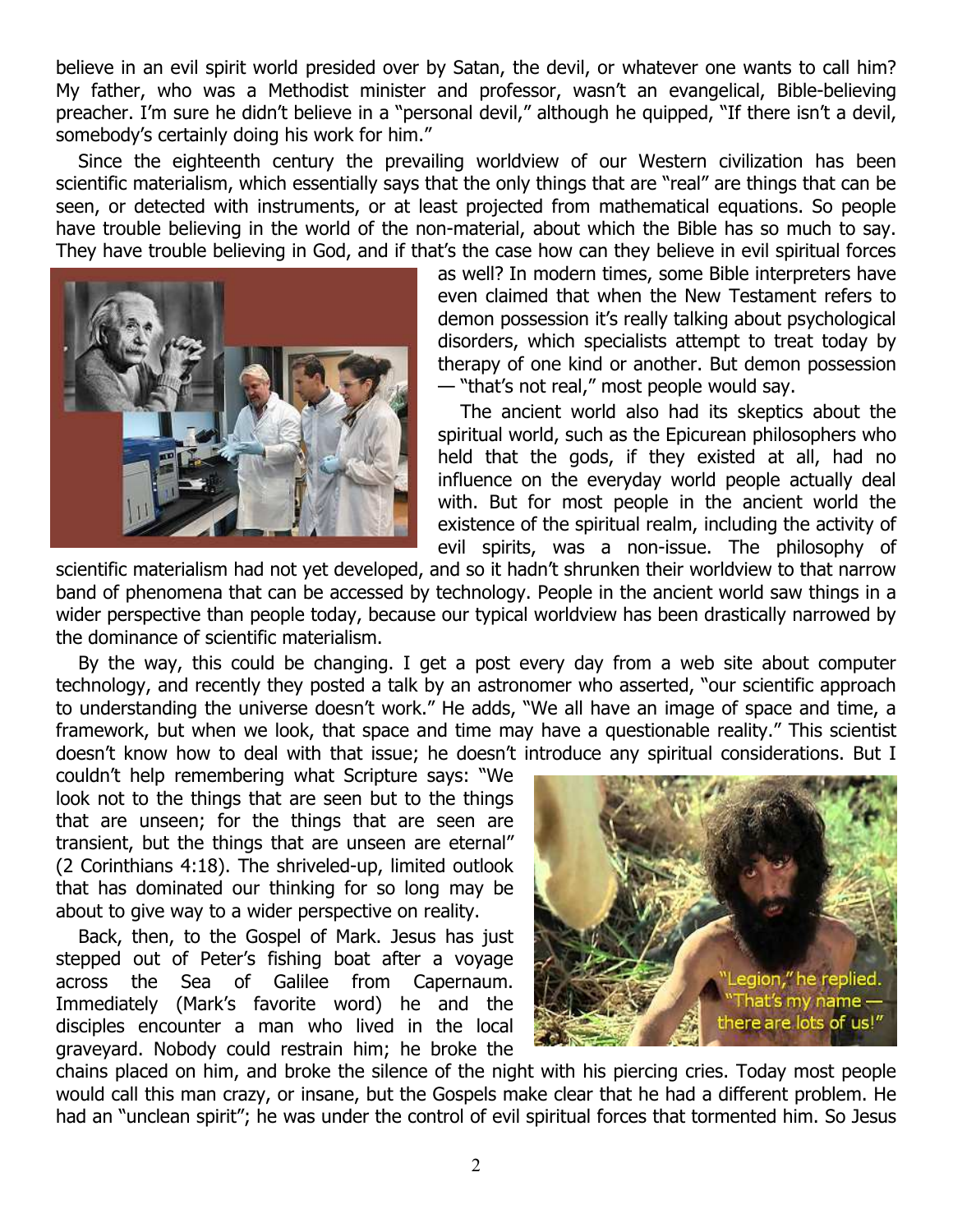commanded the demon to leave him. He ran to him and fell at his feet, and the evil spirit cried out, "What have you to do with me, Jesus, Son of the Most High God?"

Once again we encounter Mark's "Messianic secret"; people don't understand who Jesus really is, but the inhabitants of the spirit world know only too well that the One they're encountering is the Son of God who has authority over them. The disciples, themselves, are just waking up to that truth, because they've just seen Jesus calm the storm as they were crossing the lake. The demon  $-$ 



indeed, the legions of evil spirits tormenting this man — know who Jesus is, and they know their game is

up. If Jesus just casts them out, they won't have a body through which to work their mischief. So they beg Jesus to cast them into a herd of swine feeding on the hillside near the lake. You all know the result; the pigs stampede down into the lake and are drowned, all 2,000 of them.

Being Jewish, of course, Jesus has no big problem with this, since the Law of Moses forbids having anything to do with pork. But the local inhabitants, who aren't Jewish, have a major problem with it. Their agricultural economy has just taken a big hit  $-$ 

as if we were to go over to the Carthage area and do away with all the swine in the "piggeries," as my New England parishioners used to call them. Think of the loss to the farm owners' income, and think of the jobs lost by the migrant workers they've brought in to work for them! Those folks would have the same reaction as the Gerasenes; they're afraid, not just because of Jesus' power over evil but also because their livelihood is endangered. So instead of welcoming Jesus as the Son of God, they tell him to clear out.

This raises a question for us: **How willing am I to accept the authority of Jesus in my life, knowing that yielding to that authority might cost me something? Like the Gerasenes, would I not want to get too close to Jesus because his presence might require me to give up something I'm profiting from?**

But there's more. Jesus tells the man he has cleansed to witness to what God has done for him  $-$  and the man does so. But, Mark says, he begins to tell everybody what Jesus has done for him. The "Messianic secret" is starting to come out. We saw that, while the man was demon-possessed, he annoyed the neighbors by shrieking at all hours of the night, disturbing their sleep. That, I'm sure, was annoying enough, but now this Gentile man is going around telling all his neighbors that this Jew, named Jesus, has rescued him from the evil that possessed him. I don't think they really wanted to hear that  $-$  any more than the people you and I know in this community really want to hear our witness to what Jesus



has done for us. Sometimes our witness can be annoying to others — family members, neighbors, fellow workers, people we deal with in the community. So here's our next question, and it's a big one: **Am I willing to witness to the authority of Jesus over this world, even if others are bothered by my testimony? And can I make it evident who Jesus really is, in a way that helps people respond favorably to my witness?** As I said, that's a big question, or maybe two questions, that should give us plenty of food for thought.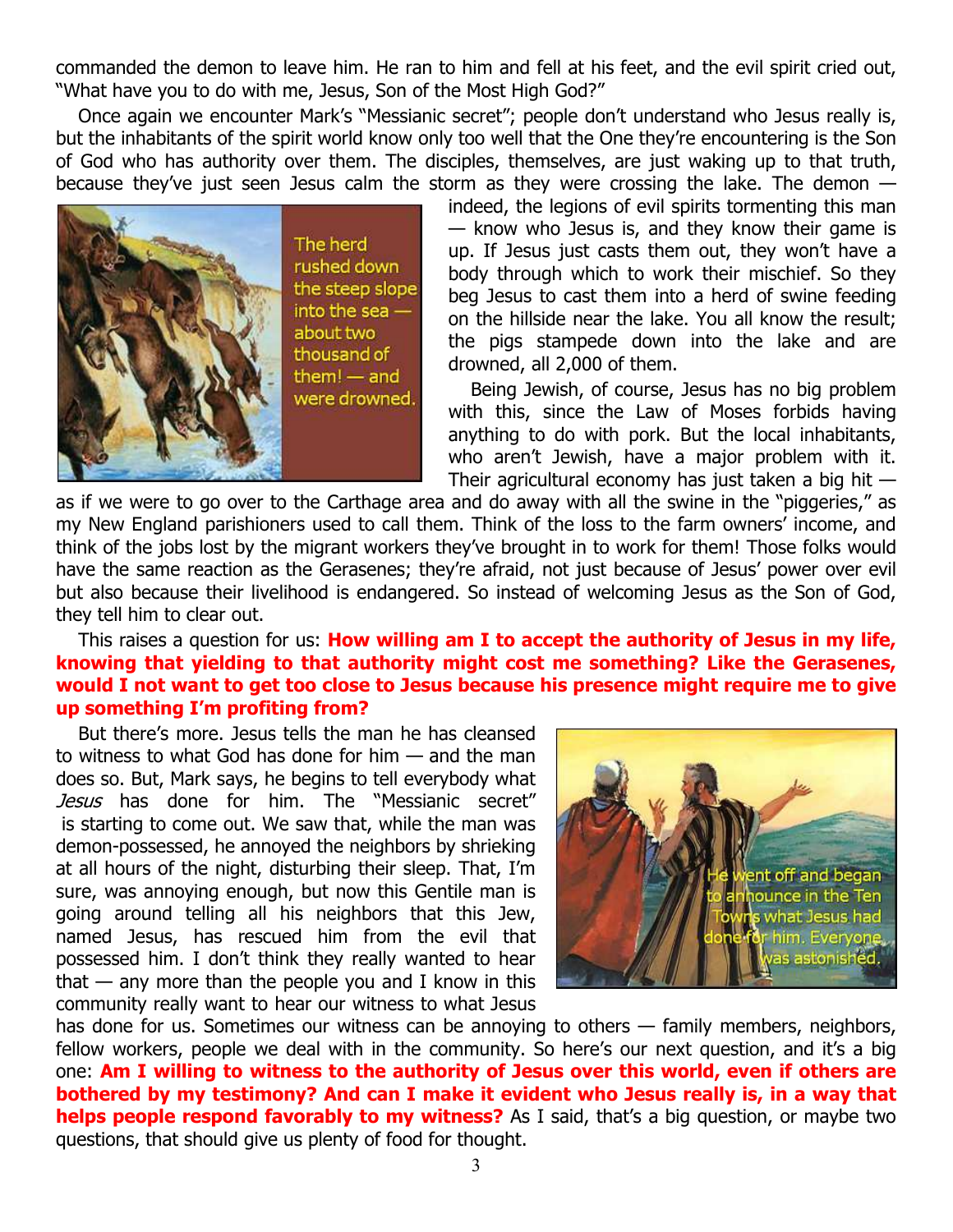Now let's go back to the issue of demon possession itself. In the modern Western world, as I said, that idea sounds like a fairy tale because the world of the spirit is closed off for so many people. Nevertheless, the reality of evil itself is plain enough. One only has to recall Hitler, Stalin, Mao, or Pol Pot — murderers of millions — to know that evil is real. Or what about the actions of Islamic extremists, who behead unbelievers and subject women to abuse? Some of our national leaders seem to be afraid to call this evil what it is, but in our hearts we all recognize it. And it comes down to the individual level, as well, in people we may read about like Jeffery Dahmer or John Wayne Gacy. Or we may even have personally encountered someone who treated others so badly that it seemed they were in the clutch of an evil force.

Without getting weird or spooky about it, can we begin to understand that some of the evil things people do aren't just because they *want* to be nasty to others, or because they had a troubled childhood, or because they have some kind of bi-polar disorder? They do these horrible things because *something evil has taken over their lives* and shaped their outlook to the point where the pain and suffering they inflict on others makes no impression on them. If it's possible for Christians to be filled with the Holy Spirit, the spirit of the risen Jesus, then isn't it possible for non-believers to be enslaved by spirits of evil and rebellion against God? All the counseling, therapy, drugs, or incarceration that can be applied in such cases may have little or no effect if the basic problem is a spiritual problem. People in this situation have only one hope for rescue, and that's for Jesus to confront them and declare, "Unclean spirit, come out of him!" Let's ask ourselves this, then: **Am I able to confront spiritual evil in the lives of people I encounter, and to declare their deliverance in Jesus' name? Do I know how to do this, or can I learn how?**

We proceed to our next section of Mark, Chapter 5.



When Jesus had again crossed over by boat to the other side of the lake, a large crowd gathered around him while he was by the lake. Then one of the synagogue rulers, named Jairus, came there. Seeing Jesus, he fell at his feet and pleaded earnestly with him, "My little daughter is dying. Please come and put your hands on her so that she will be healed and live."

So Jesus went with him. A large crowd followed and pressed around him. And a woman was there who had been subject to bleeding for twelve years. She had suffered a great deal under the care of many doctors and had spent all she had, yet instead of getting better she grew worse. When she heard about Jesus, she came up behind him in the crowd and touched his cloak, because she thought, "If I just touch his clothes, I will be healed." Immediately her bleeding stopped and she felt in her body that she was freed from her suffering.

At once Jesus realized that power had gone out from him. He turned around in the crowd and asked, "Who touched my clothes?" "You see the people crowding against you," his disciples answered, "and yet you can ask, 'Who touched me?' "

But Jesus kept looking around to see who had done it. Then the woman, knowing what had happened to her, came and fell at his feet and, trembling with fear, told him the whole truth. He said to her, "Daughter, your faith has healed you. Go in peace and be freed from your suffering."

While Jesus was still speaking, some men came from the house of Jairus, the synagogue ruler. "Your daughter is dead," they said. "Why bother the teacher any more?" Ignoring what they said, Jesus told the synagogue ruler, "Don't be afraid; just believe." He did not let anyone follow him except Peter, James and John the brother of James.

When they came to the home of the synagogue ruler, Jesus saw a commotion, with people crying and wailing loudly. He went in and said to them, "Why all this commotion and wailing? The child is not dead but asleep." But they laughed at him. After he put them all out, he took the child's father and mother and the disciples who were with him, and went in where the child was.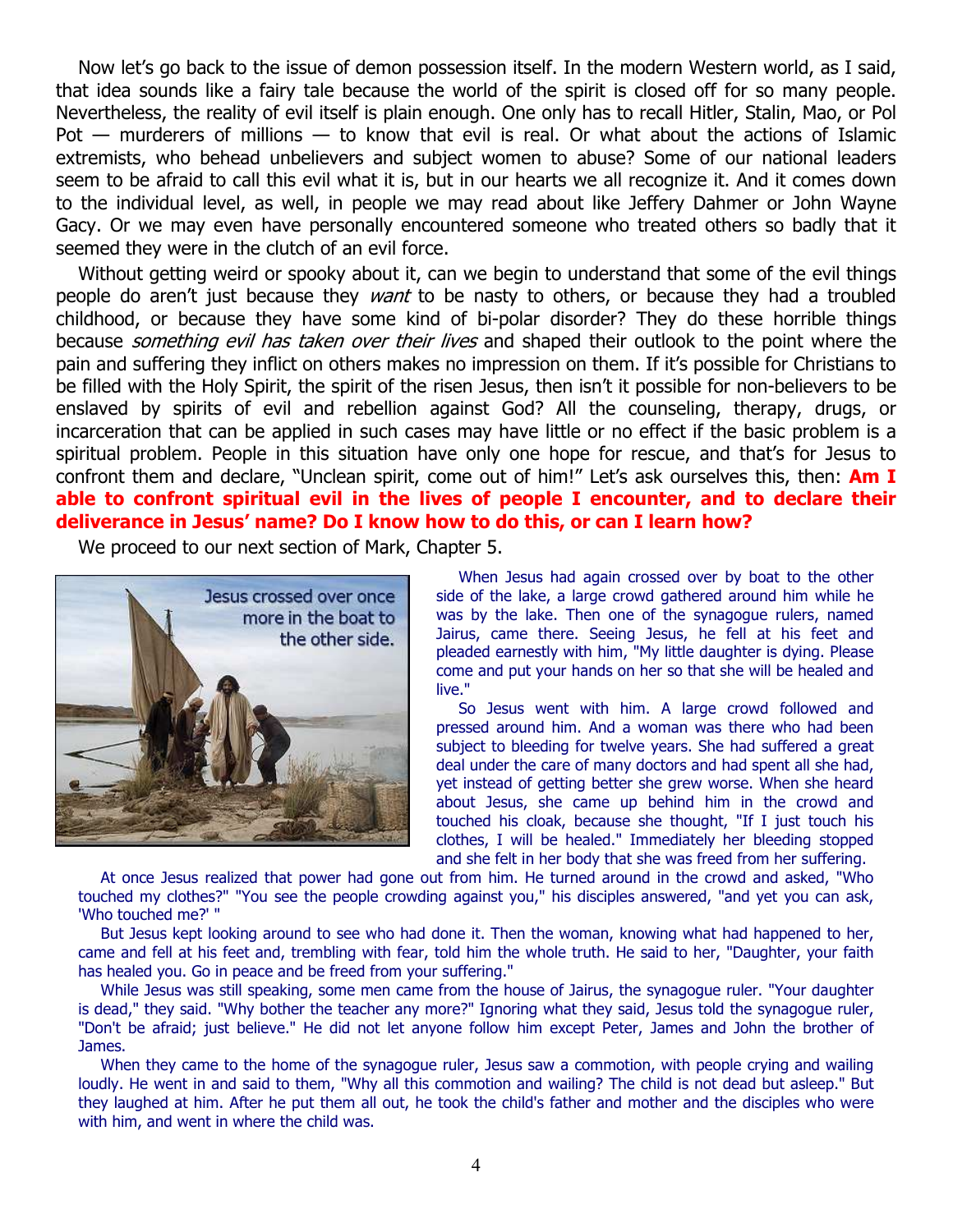He took her by the hand and said to her, ""Talitha koum!"" (which means, "Little girl, I say to you, get up!"). Immediately the girl stood up and walked around (she was twelve years old). At this they were completely astonished. He gave strict orders not to let anyone know about this, and told them to give her something to eat. (5:21-43)

Here we have a story within a story. Jesus is back in Jewish territory, apparently in Capernaum on the north shore of the Sea of Galilee, his hometown at this point in his ministry. Jairus, a leader of the local synagogue, has come to Jesus for help. His twelve-year-old daughter is gravely ill, with death apparently imminent.

Jairus is an important man in Capernaum. I've seen the ancient ruins of the Capernaum synagogue  $$ actually, one that was built for the same Jewish community a few centuries later  $-$  and even the ruins are impressive today. I'm sure Jairus, as a "big man" in this congregation, wasn't normally the type to go around begging uncredentialed local teachers for help. But he's desperate, and word about Jesus has spread through the whole territory. At his appeal, Jesus starts for Jairus's house and the little girl whose life is in danger.

But as they're going they get interrupted. In the crowd following them there's a woman who's been suffering from internal bleeding for years. No doctor



has been able to help her; in fact, her condition has worsened and all her money has been used up. But she's heard the word about Jesus, and she believes that if she even touches the edge of his clothing she'll be healed. So as Jesus passes by she reaches out, brushes her hand against Jesus' garment — and immediately knows that the hemorrhaging in her body has stopped for good.

Preachers often take this event as an example of how our faith in God is a critical factor in whether or not we can be healed of our diseases. That's because of what Jesus says to the woman



afterward: "My daughter, your faith has rescued you. Go in peace. Be healed from your illness." Faith for healing is important, but there's more to it than the woman's faith. And sometimes the Gospels tell us that Jesus helped people because he had compassion on them. But Mark's account doesn't mention that Jesus felt sorry for this woman.

In fact, Jesus doesn't even know she's there till she reaches out to touch him. Then he knows. How? Because, as Mark tells it, "Jesus knew at once, inside himself, that power had gone out of him. He turned around in the crowd and said, "Who touched my clothes?" The older translation says Jesus knew "that

virtue had gone out of him." It wasn't just by this woman's faith that she was healed, or because Jesus felt sorry for her. She got healed *because of the power, the virtue* that flowed from the person of Jesus, even through his clothing. As the apostle Paul says, "For God was pleased to have all his fullness dwell in him" (Colossians 1:19). And that fullness dwelling in one man, the Lord Jesus, has power to heal other people.

Now let's suppose this poor woman was living today and had a serious illness of some kind. What do you think some of her Christian friends — even, perhaps, her preacher — might be telling her? Or what might she be telling herself? "Oh, I know the Lord has put this illness on me for some reason —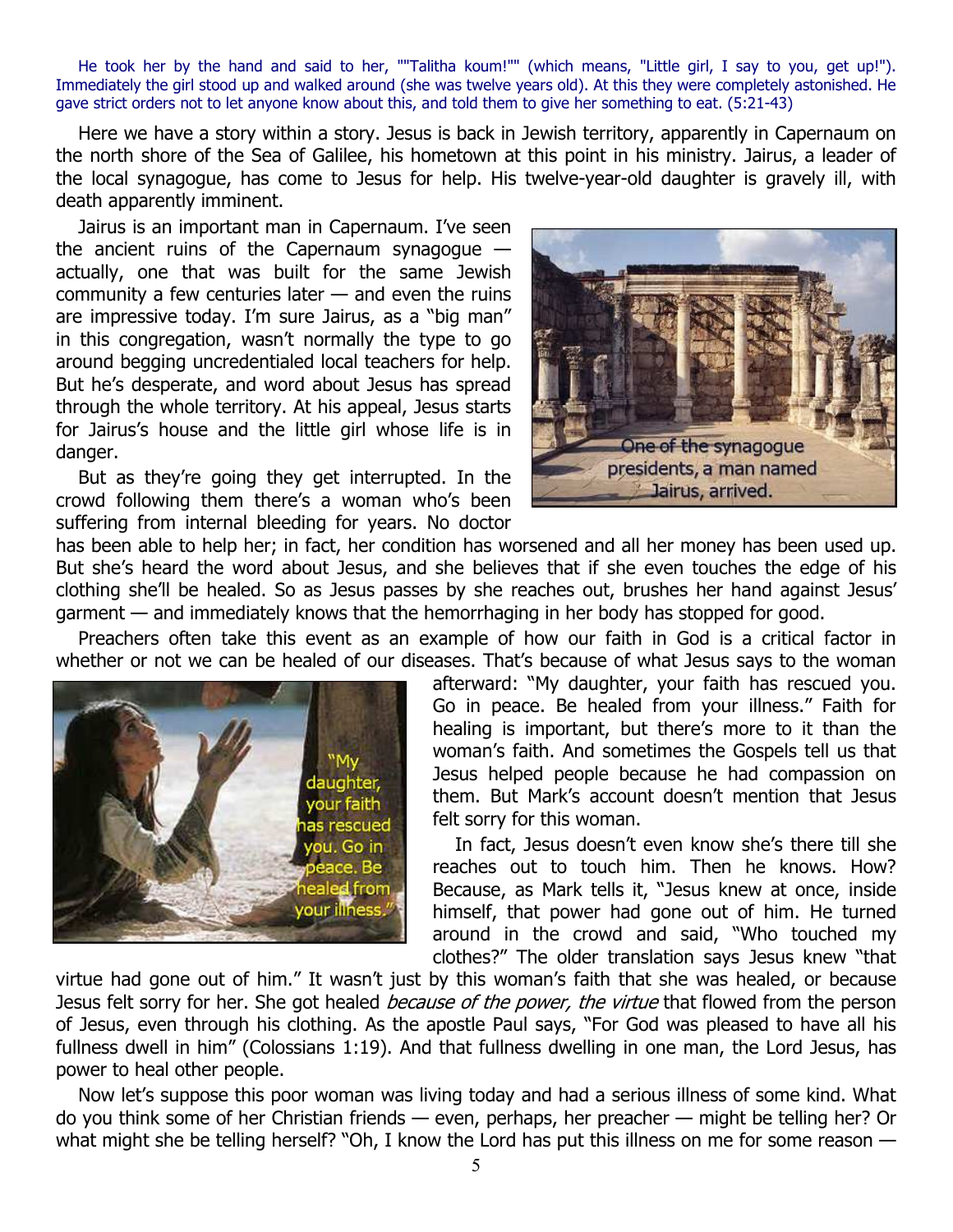to teach me a lesson, to help me grow stronger, to teach me patience, to encourage my faith in the face of suffering, or for some reason known only to God. I guess I'll just have to endure it, because God wants it that way." Did Jesus ever tell anyone *that?* Does he ever say that sickness comes from God?

I know people sometimes bring up Paul's "thorn in the flesh," as he calls it, assuming it was some kind of illness or disability the Lord expected Paul to just accept. Give me a break! A man who accomplished what the apostle Paul did, while enduring shipwreck, beatings, imprisonment, and countless other privations, was hardly a sick man. Paul says his "thorn in the flesh" was "a messenger of Satan to harass me," the devilish opposition to the message about Jesus that he was preaching. And God's grace was sufficient for Paul to push forward in spite of that opposition. No preacher should use the example of Paul to claim that God puts sickness or other difficult circumstances upon you. Those things come from the evil one. God says, "I am the LORD, your healer" (Exodus 15:26), and we need to get in agreement with the Word of God. The Father wants you to be healed, and *Jesus wants you to be healed!* And he has the authority to heal you, as he healed this woman with the hemorrhage. Here's our question: **Whatever else I may be doing about any illness I'm dealing with, do I also have faith that Jesus can heal me, because I know he wants me to be well?** 

But we're only halfway to Jairus's house, so let's go there and see what happens. While Jesus is still speaking to the woman, some people rush in with a sad message for the synagogue leader: "Don't bother this Teacher any more. Your daughter's dead." (Nothing like being blunt about it!) But Jesus doesn't let this stop him. He turns to the alarmed Jairus and says, "Don't be afraid. Just believe."

This incident is different from the healing of the woman with the hemorrhage. This time, the faith of the participants plays a more important role. Jesus sends the whole crowd away and takes with him only his closest disciples, Peter, James, and John. They've been with him in his travels and they've seen what God can do through him. They've seen him heal Peter's mother-in-law, and raise up a paralytic, and deliver demon-possessed people, and now heal this woman who touched him. They expect him to be able to raise the dead to life.

When they get to the house the hired mourners are already there, wailing away, and when Jesus tells them



the little girl isn't dead they laugh at him. But Jesus goes to the little girl's bedside and takes with him not only his three disciples, but also the girl's parents. He takes the biggest stakeholders in this matter. The parents of course, are the ones most personally involved. But the disciples have a stake in it, too. They've given up everything in their former lives to follow Jesus, and if this little girl doesn't come back to life they'll have to face the fact that it was all for nothing, their high expectations were unfounded. Our faith, what we expect of Jesus, makes a difference in what he's able to do for us. If we expect nothing from Jesus, we may get nothing from him. If we expect him to change our lives by healing our bodies, reprogramming our thinking, giving us a new outlook on life, transforming us into people who move in the power and authority of the Spirit as "partakers of the divine nature"  $-$  if we expect Jesus to do these things it's much more likely that it will happen than if we just yield to low expectations and resign ourselves to the way we are. So: **What are my expectations of Jesus? Do I fully expect him to do what he says he can do, and wants to do, to make my life what it ought to be?**